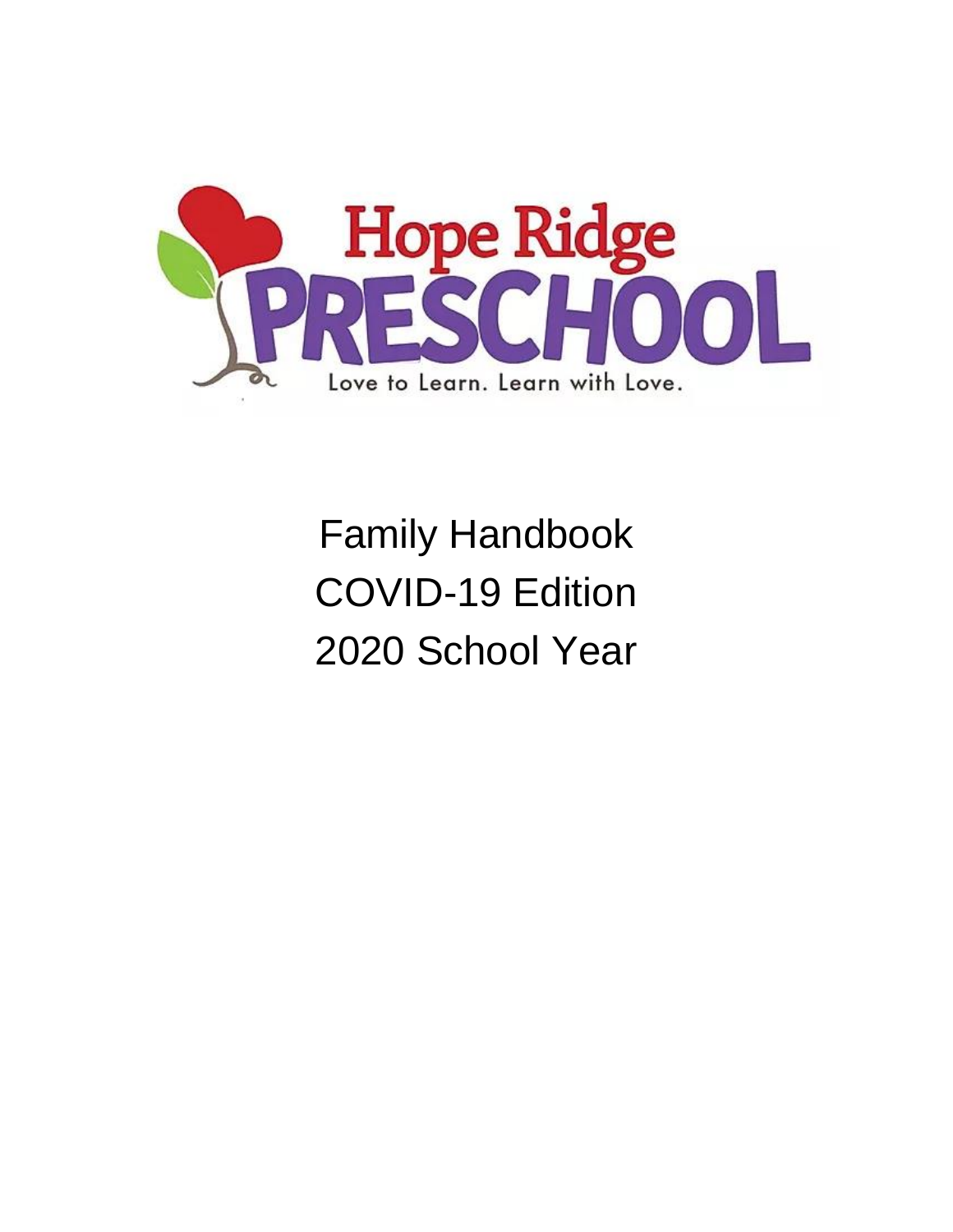#### **Family Handbook COVID-19 Edition**

Introduction- Family Letter

- A. Extra Hygiene Measures and Procedures
- B. Fee and Payment Policy
- C. Admission/Exclusion due to symptoms of illness
- D. Personal Belongings
- E. Arrival and Departure Procedures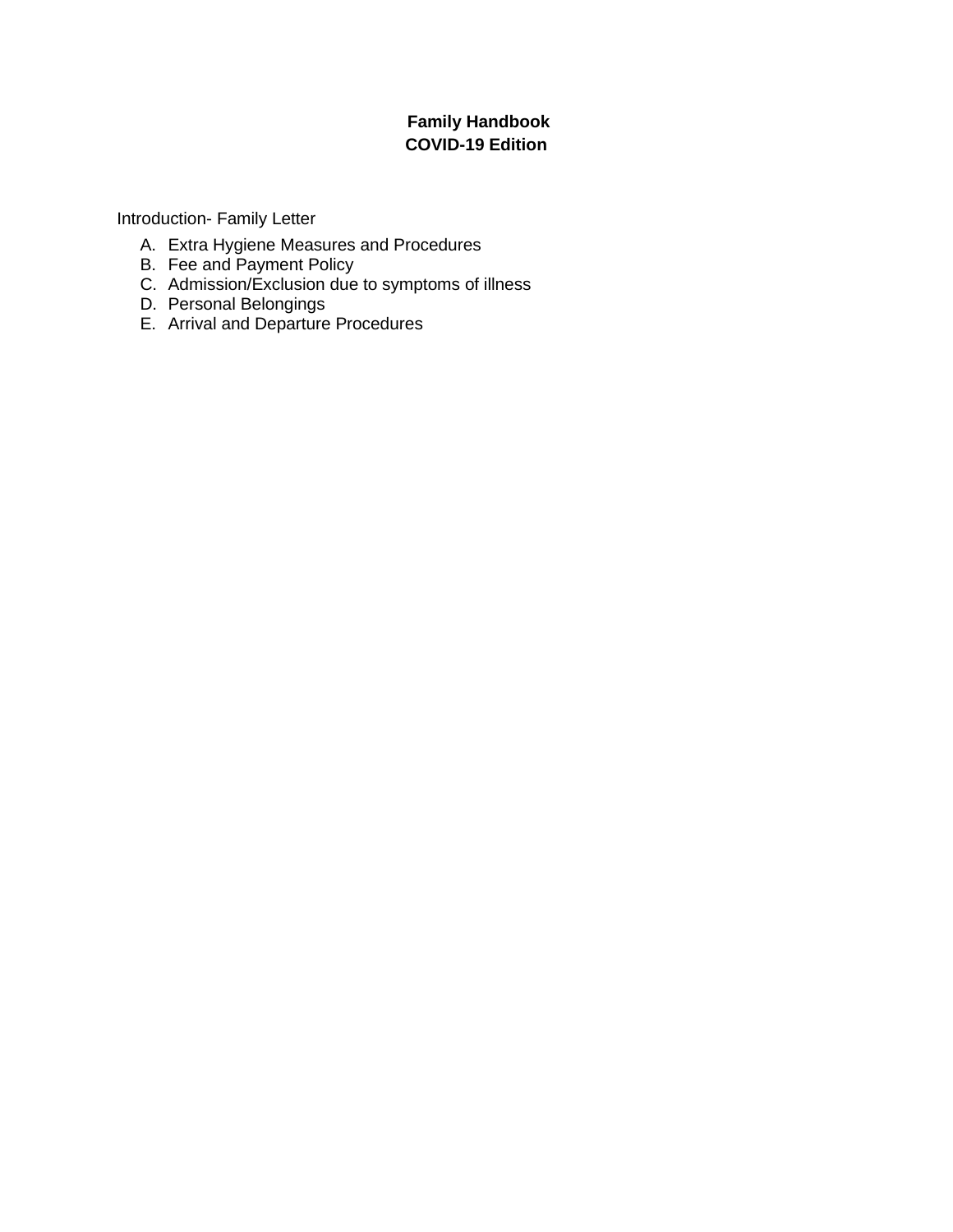#### **Introduction**

#### Dear Families,

As we are getting ready to start school under new state requirements and guidelines, I want to make sure we are all on the same page. While I know this can be a fearful time since none of us have ever experienced this before, the teachers and administration at Hope Ridge Preschool are committed to providing a quality program that is safe, educational, childfriendly.

While many things will seem different with new procedures in place for safety of all, this will still be an environment that fosters love and learning. It is our goal to draw out and inspire the best in our students as we provide them with opportunities to create, explore, and learn. We will continue to be a place where children love to learn and learn with love.

This handbook will lay out the changes as we enter the next phase from this COVID-19 pandemic. This situation is unprecedented and is constantly evolving, so all changes included in this handbook will remain until further notice. We will make sure that all changes are realistic and feasible for staff and children by following CDC (Center for Disease Control) guidelines as well as those put forth by our local health department and government. Please be sure to read through this and sign and return the last page electronically.

Please feel free to contact me if you have any questions about the policies and procedures that are outlined in this Parent Handbook. They are in place to ensure that Hope Ridge Preschool is a safe and enjoyable place for your family.

Nikki Davis **Director** Hope Ridge Preschool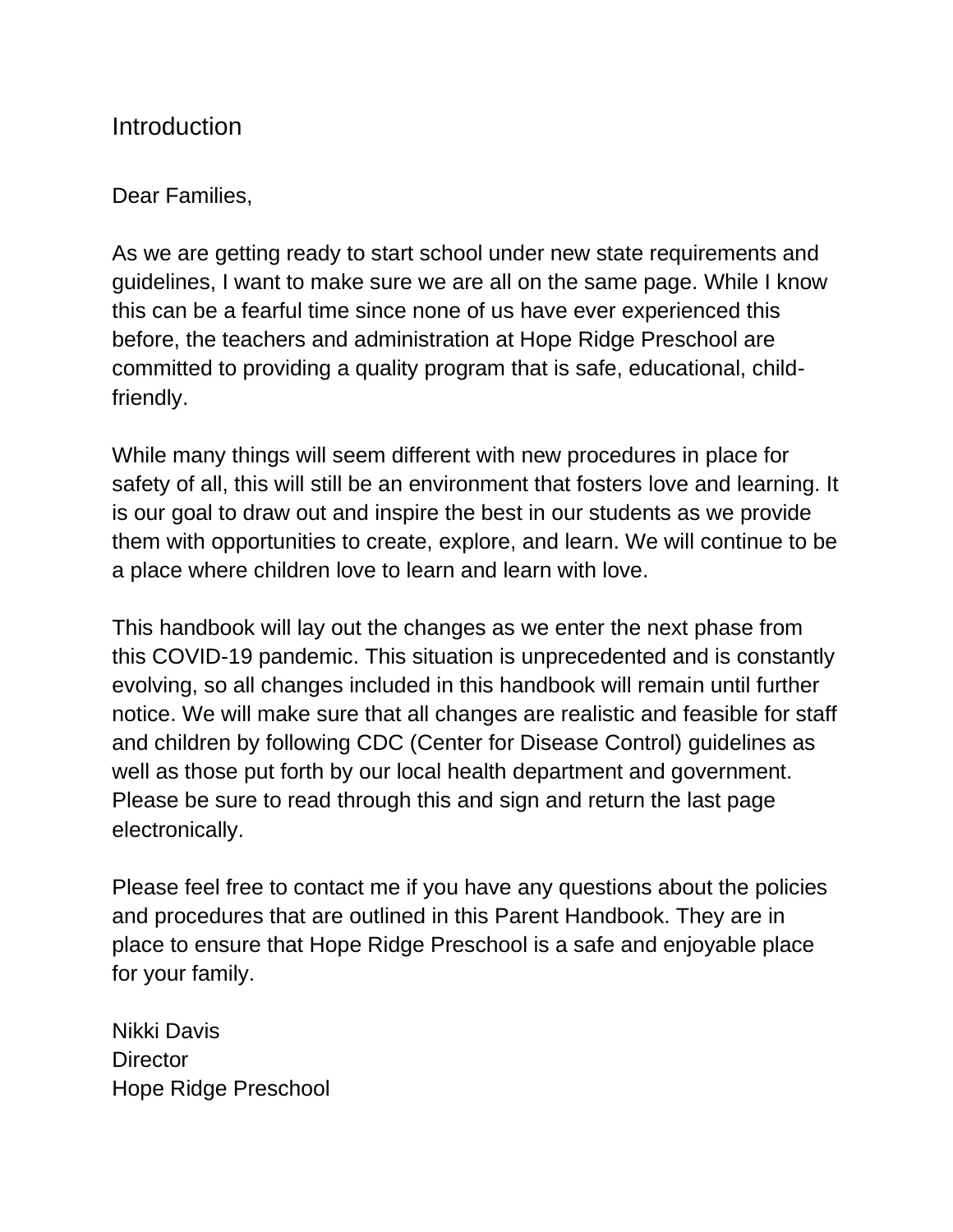## A. Extra Hygiene Measures and Procedures

- 1. Handwashing: As soon as students arrive to the classroom, they will wash their hands properly. Hands will also be washed throughout the day and more frequently with soap and water for at least 20 seconds
- 2. Sanitizing/Disinfecting: All hard surfaces will be wiped down throughout the day, before and after use as well as at the end of each class. All toys in a classroom with be disinfected daily. All surfaces and toys will be sprayed prior to leaving the room throughout the day. All sensory bins, soft toys, pillows, dress-up clothes will be put away during this phase of opening.
- 3. Mask wearing: All staff and teachers will be wearing a mask, per the Governor's recommendations for school. Masks are not required for students.
- 4. Social distancing: Each class is considered a "family." Each "family" will social distance from other "families" to assure safety. Classes will not intermix and will be with the same teachers as much as possible. Class sizes will be limited to 9 children.

## B. Fee and Payment Policy

Hope Ridge Preschool enforces the following policies and procedures for tuition payments:

- 1. Tuition for all classes is due the  $1<sup>st</sup>$  of the Month
- 2. All tuition is due regardless of sickness, weather-related closings or holidays (including Thanksgiving, Christmas, snow days, and Spring Break), *emergency-related closings mandated by the state/local government, like a pandemic.*
- 3. All tuition needs to be paid either online or through the mail. If you need to make a cash payment arrangements will need to be made.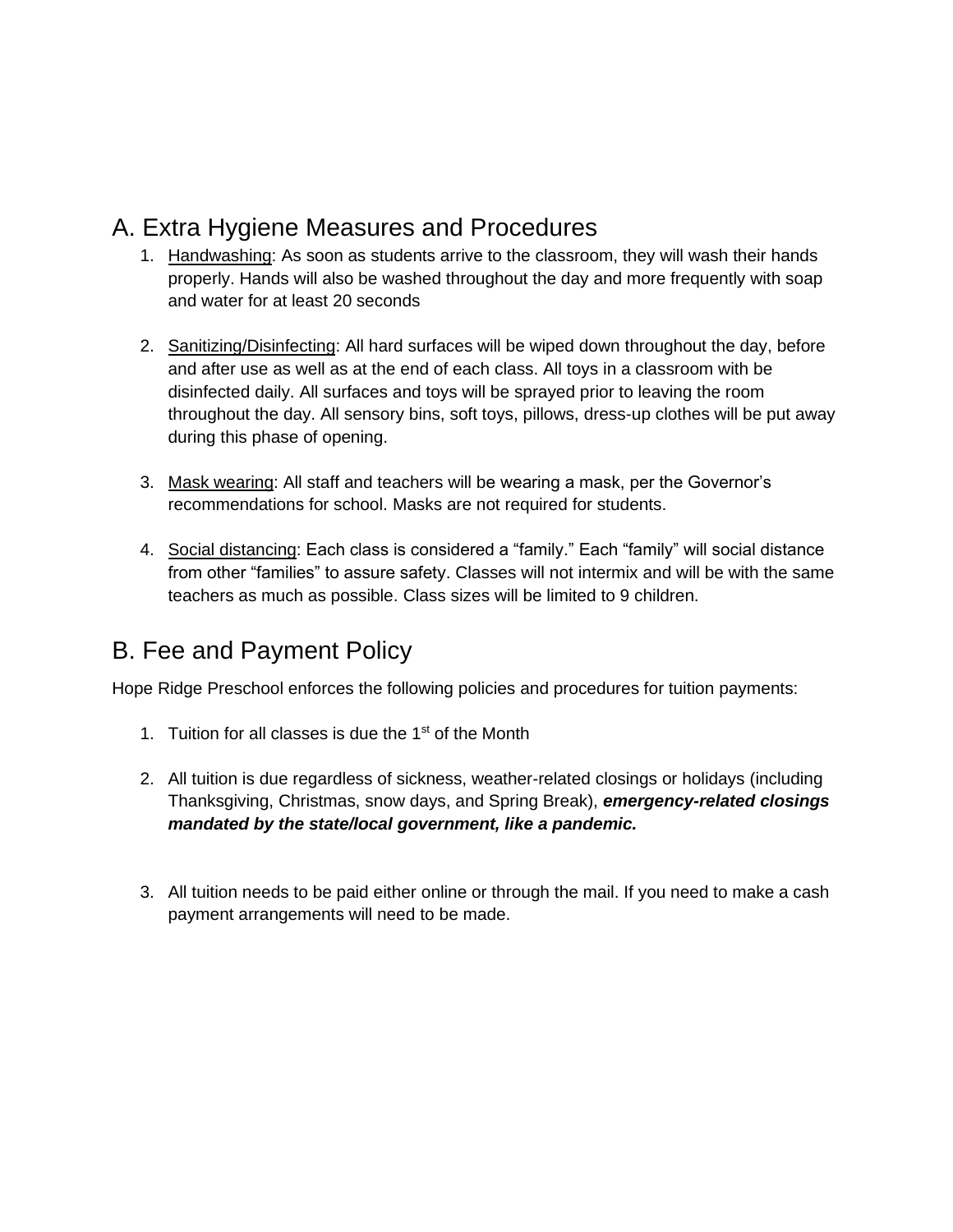## C. Admission/Exclusion due to symptoms of illness

Children who are obviously ill with fever, diarrhea, vomiting, green-runny nose, puss/oozing eyes, disease or condition (i.e.- ringworm, head lice, chicken pox, measles, mumps, pink eye, fever over 100 degrees, etc.) will not be admitted to the program. It is a danger to other children and staff members at our facility. If you have any doubts about your child's health, please keep your child at home. If your child appears to be sick or has any of the above while at school, we will notify the parent or guardian immediately, and it is necessary that the child be picked up within one hour of notification.

If a child is showing COVID-19 symptoms (fever, cough, shortness of breath) OR if you've been in close contact with a person or child testing positive for COVID- 19, we ask you to keep your child home. They must be isolated for a minimum of 7 days after symptom onset, and 72 hours after their fever resolves without fever-reducing medicines. (For example, if symptoms and fever resolve on day 7, the person can return on day 10.) For most, this will be 14 days after the household contact with COVID-19.

We ask that all parents and staff let us know of any potential exposure immediately. A potential exposure means being a household contact or having close contact within 6 feet of an individual with confirmed or suspected COVID- 19 for at least 10 minutes. The timeframe for having contact with an individual includes the period of 48 hours before the individual became symptomatic. If there is a positive case of COVID-19 in a child or an adult who has been present in the childcare center, we will inform the Lake County Health Department and our parents.

We will not be responsible nor will be held liable if your child or someone in your family contracts COVID-19.

# D. Personal Belongings

While in this phase of operation, children may not bring in any personal belongings. This includes backpacks. Students necessary paperwork will be sent home weekly and will be handed to you at pick up.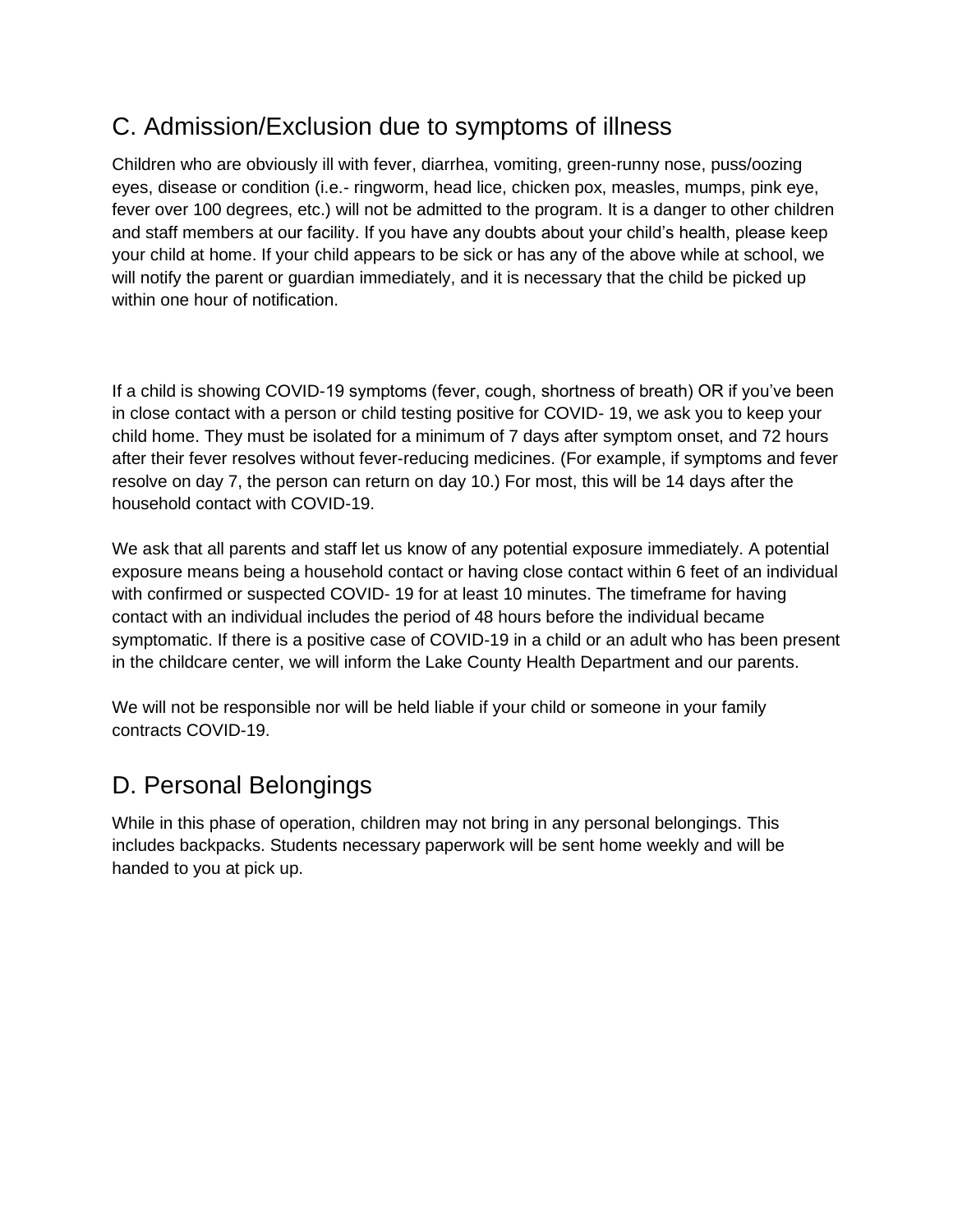## E. Arrival and Departure Procedures

Unlike previous years we will be using the back door preschool entrance. To limit exposure for everyone. While operating in this phase, drop-off times and pick-up times will be staggered. You will be given a time specific to your child's class. Please only come at your designated drop-off or pick-up time to keep everyone safe. If you see another family being checked in, please be patient during this time. You will be given a family card that has your name on it. Please keep it visible so staff can bring your child out to your car at pick up.

#### **Drop-Off Procedures**

Please drive around to the back of the building, cars will drive in a U pattern and stop where the staff will greet you. All drivers and passengers other than the student must wear a face covering during drop-off. A designated check-in staff will come directly to your car wearing proper PPE. This check-in staff will look in through your child's window for a visual assessment. The check-in staff will then ask a series of yes/no questions regarding symptoms and travel. Your child will get their temperature taken through the open window. If it is below 100F, the runner will unbuckle and take your child to his/her classroom.

#### **Pick-Up Procedures**

Pick-up times will be staggered to allow for safe social distancing. Please abide by this pick-up time. If you see another family being helped, please be patient until it is your turn. All families will be provided with a name card to help with the pick-up process Please have your provided name card visible so that staff can see it. Your child will be brought out to your car. It is the driver's responsibility to assure that children are buckled in properly. Drivers and other passengers should wear a face covering/mask until child is secured in the car seat.

#### F. Visitors

Visitors will not be permitted at this time.

#### G. Special Events

There will be no special events/gatherings at this time. There will be no lunch bunch or Fun Friday's at this time. There will be no before or after care at this time.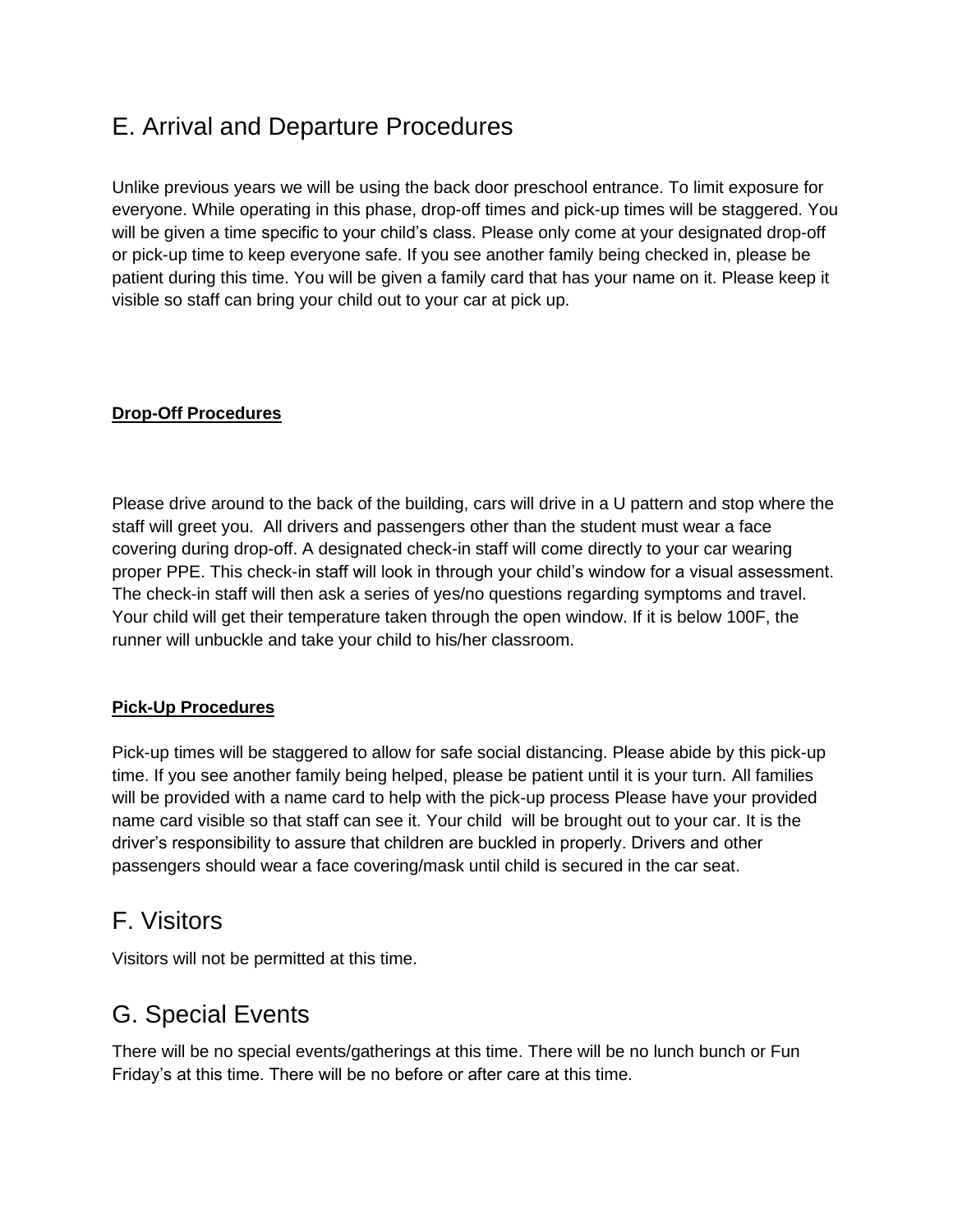# H. Parties and Celebrations

Your child's birthday will be celebrated in class. Your class teacher will contact you about your child's special day however this will not include a snack or a parent visit.

# I. Food

We will not be serving snack of any kind at this time. Please make sure that your child eats before they come to school.